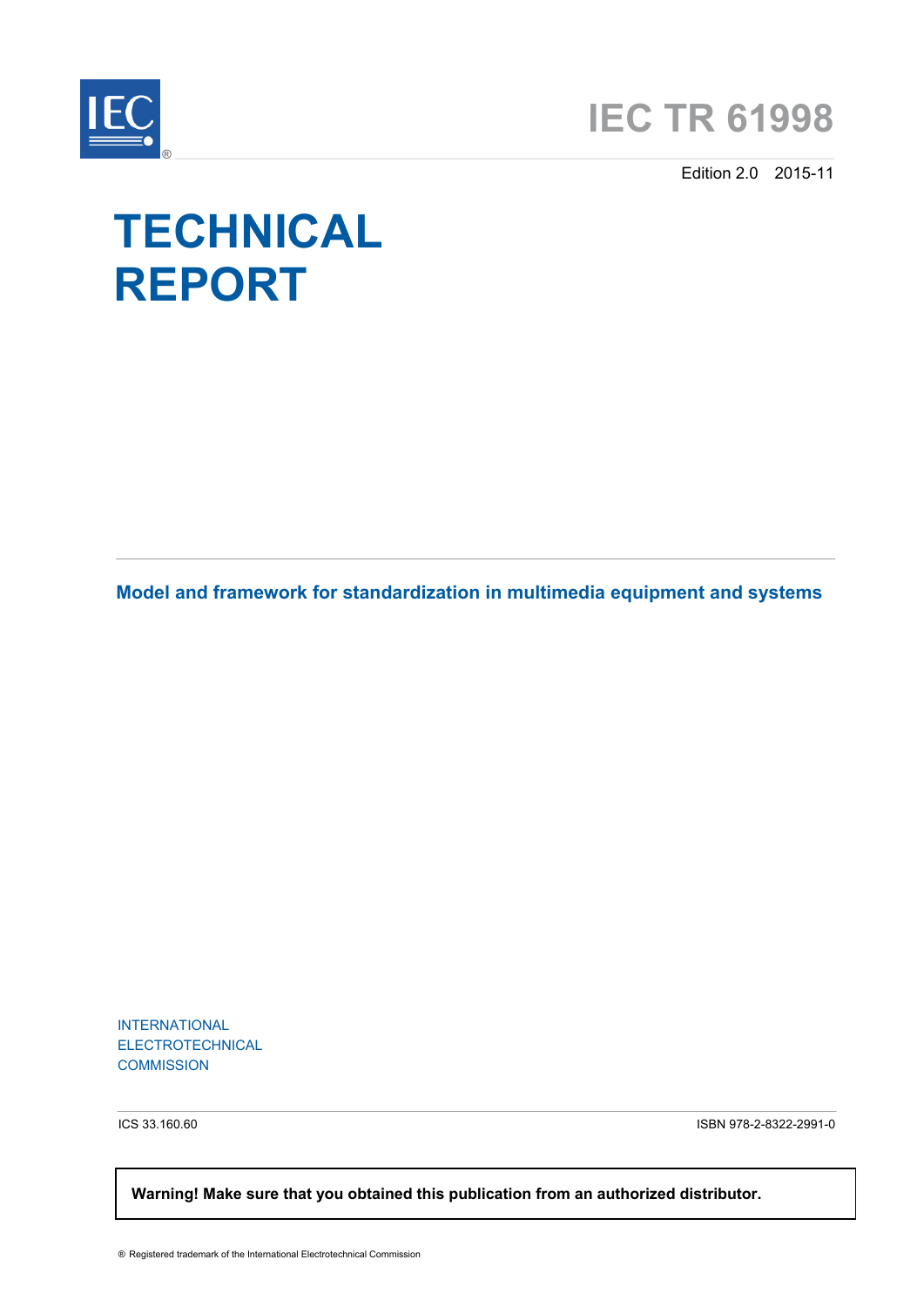## CONTENTS

| 1                                                                         |  |  |  |  |  |  |
|---------------------------------------------------------------------------|--|--|--|--|--|--|
| 2                                                                         |  |  |  |  |  |  |
| 3                                                                         |  |  |  |  |  |  |
| 4                                                                         |  |  |  |  |  |  |
| 4.1                                                                       |  |  |  |  |  |  |
| 4.2                                                                       |  |  |  |  |  |  |
| 4.2.1                                                                     |  |  |  |  |  |  |
| 4.2.2                                                                     |  |  |  |  |  |  |
| 4.2.3                                                                     |  |  |  |  |  |  |
| 4.3                                                                       |  |  |  |  |  |  |
| 4.4                                                                       |  |  |  |  |  |  |
| 5                                                                         |  |  |  |  |  |  |
| 5.1                                                                       |  |  |  |  |  |  |
| 5.2                                                                       |  |  |  |  |  |  |
| 5.3<br>5.4                                                                |  |  |  |  |  |  |
| 5.5                                                                       |  |  |  |  |  |  |
| 5.6                                                                       |  |  |  |  |  |  |
| 5.7                                                                       |  |  |  |  |  |  |
| 5.7.1                                                                     |  |  |  |  |  |  |
| 5.7.2                                                                     |  |  |  |  |  |  |
| 5.7.3                                                                     |  |  |  |  |  |  |
| 5.7.4                                                                     |  |  |  |  |  |  |
| 5.7.5                                                                     |  |  |  |  |  |  |
| 5.7.6                                                                     |  |  |  |  |  |  |
| 5.7.7                                                                     |  |  |  |  |  |  |
| 5.8                                                                       |  |  |  |  |  |  |
| 5.9                                                                       |  |  |  |  |  |  |
| 5.9.1                                                                     |  |  |  |  |  |  |
| 5.9.2                                                                     |  |  |  |  |  |  |
| 5.9.3                                                                     |  |  |  |  |  |  |
| 5.9.4                                                                     |  |  |  |  |  |  |
|                                                                           |  |  |  |  |  |  |
|                                                                           |  |  |  |  |  |  |
|                                                                           |  |  |  |  |  |  |
|                                                                           |  |  |  |  |  |  |
|                                                                           |  |  |  |  |  |  |
|                                                                           |  |  |  |  |  |  |
| Figure 5 - Data structure in intersystem/intercommunication media 11      |  |  |  |  |  |  |
| Figure 6 - Data structure in intersystem/interchangeable storage media 11 |  |  |  |  |  |  |
|                                                                           |  |  |  |  |  |  |
|                                                                           |  |  |  |  |  |  |
|                                                                           |  |  |  |  |  |  |
|                                                                           |  |  |  |  |  |  |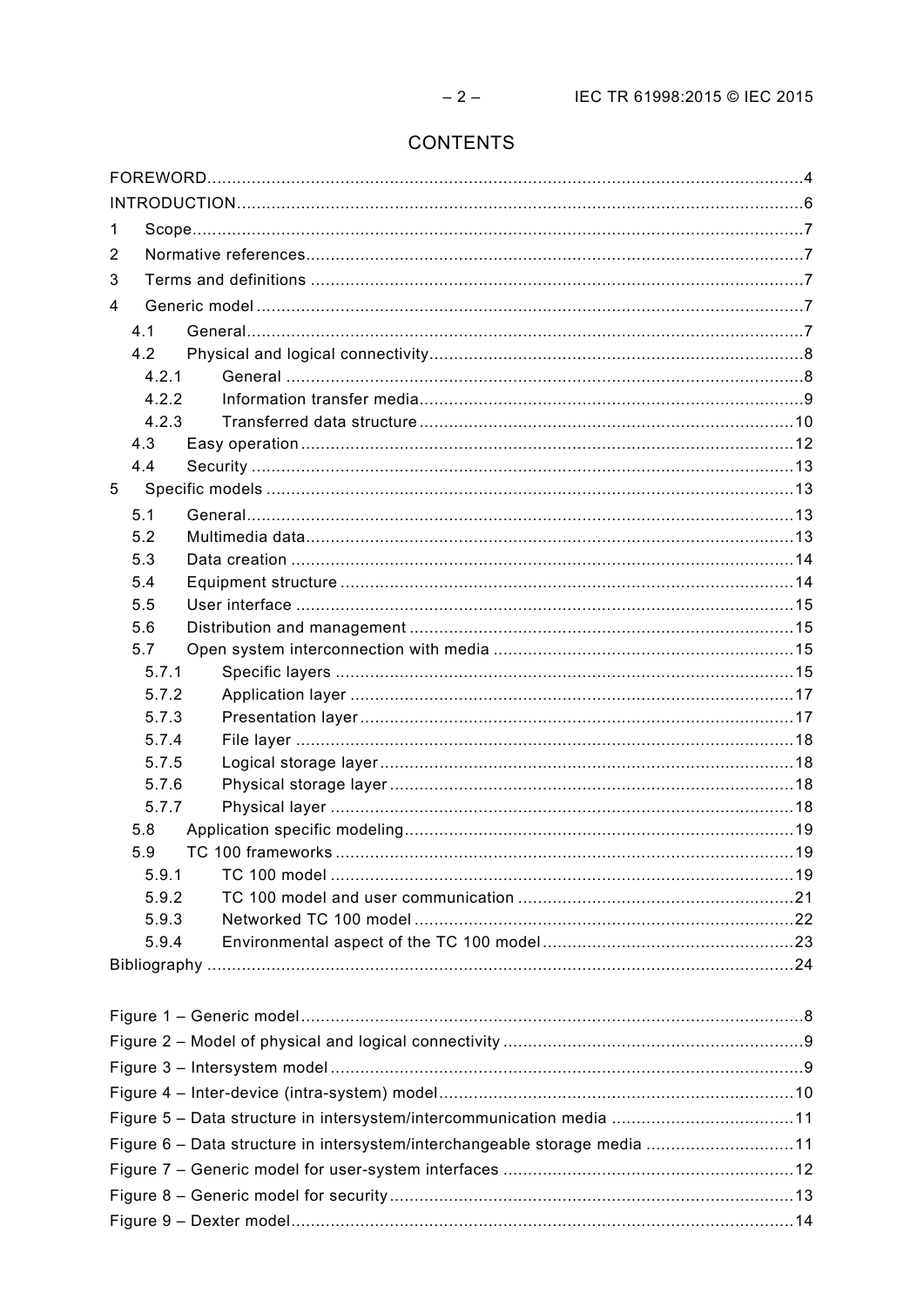| Figure 12 – Information interchange involving open systems for medium conversion 17 |  |
|-------------------------------------------------------------------------------------|--|
|                                                                                     |  |
|                                                                                     |  |
|                                                                                     |  |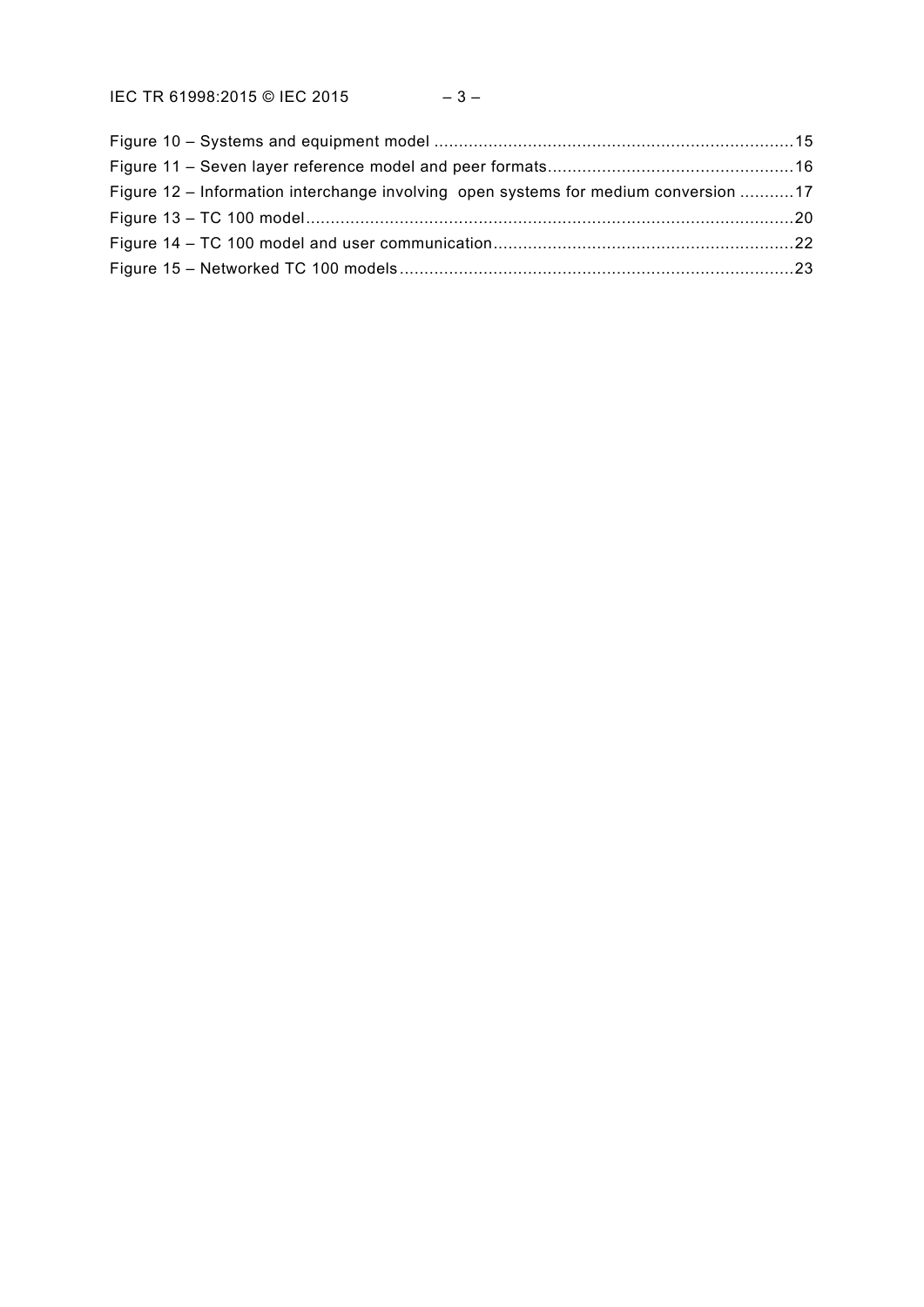#### INTERNATIONAL ELECTROTECHNICAL COMMISSION

 $\overline{\phantom{a}}$ 

## **MODEL AND FRAMEWORK FOR STANDARDIZATION IN MULTIMEDIA EQUIPMENT AND SYSTEMS**

#### FOREWORD

- <span id="page-3-0"></span>1) The International Electrotechnical Commission (IEC) is a worldwide organization for standardization comprising all national electrotechnical committees (IEC National Committees). The object of IEC is to promote international co-operation on all questions concerning standardization in the electrical and electronic fields. To this end and in addition to other activities, IEC publishes International Standards, Technical Specifications, Technical Reports, Publicly Available Specifications (PAS) and Guides (hereafter referred to as "IEC Publication(s)"). Their preparation is entrusted to technical committees; any IEC National Committee interested in the subject dealt with may participate in this preparatory work. International, governmental and nongovernmental organizations liaising with the IEC also participate in this preparation. IEC collaborates closely with the International Organization for Standardization (ISO) in accordance with conditions determined by agreement between the two organizations.
- 2) The formal decisions or agreements of IEC on technical matters express, as nearly as possible, an international consensus of opinion on the relevant subjects since each technical committee has representation from all interested IEC National Committees.
- 3) IEC Publications have the form of recommendations for international use and are accepted by IEC National Committees in that sense. While all reasonable efforts are made to ensure that the technical content of IEC Publications is accurate, IEC cannot be held responsible for the way in which they are used or for any misinterpretation by any end user.
- 4) In order to promote international uniformity, IEC National Committees undertake to apply IEC Publications transparently to the maximum extent possible in their national and regional publications. Any divergence between any IEC Publication and the corresponding national or regional publication shall be clearly indicated in the latter.
- 5) IEC itself does not provide any attestation of conformity. Independent certification bodies provide conformity assessment services and, in some areas, access to IEC marks of conformity. IEC is not responsible for any services carried out by independent certification bodies.
- 6) All users should ensure that they have the latest edition of this publication.
- 7) No liability shall attach to IEC or its directors, employees, servants or agents including individual experts and members of its technical committees and IEC National Committees for any personal injury, property damage or other damage of any nature whatsoever, whether direct or indirect, or for costs (including legal fees) and expenses arising out of the publication, use of, or reliance upon, this IEC Publication or any other IEC Publications.
- 8) Attention is drawn to the Normative references cited in this publication. Use of the referenced publications is indispensable for the correct application of this publication.
- 9) Attention is drawn to the possibility that some of the elements of this IEC Publication may be the subject of patent rights. IEC shall not be held responsible for identifying any or all such patent rights.

The main task of IEC technical committees is to prepare International Standards. However, a technical committee may propose the publication of a technical report when it has collected data of a different kind from that which is normally published as an International Standard, for example "state of the art".

IEC TR 61998, which is a technical report, has been prepared by IEC technical committee 100: Audio, video and multimedia systems and equipment.

This second edition cancels and replaces the first edition published in 1999 and constitutes a technical revision.

This edition includes the following significant technical changes with respect to the previous edition:

a) the annexes describing various technologies have been deleted because their roles have ceased over the past two decades;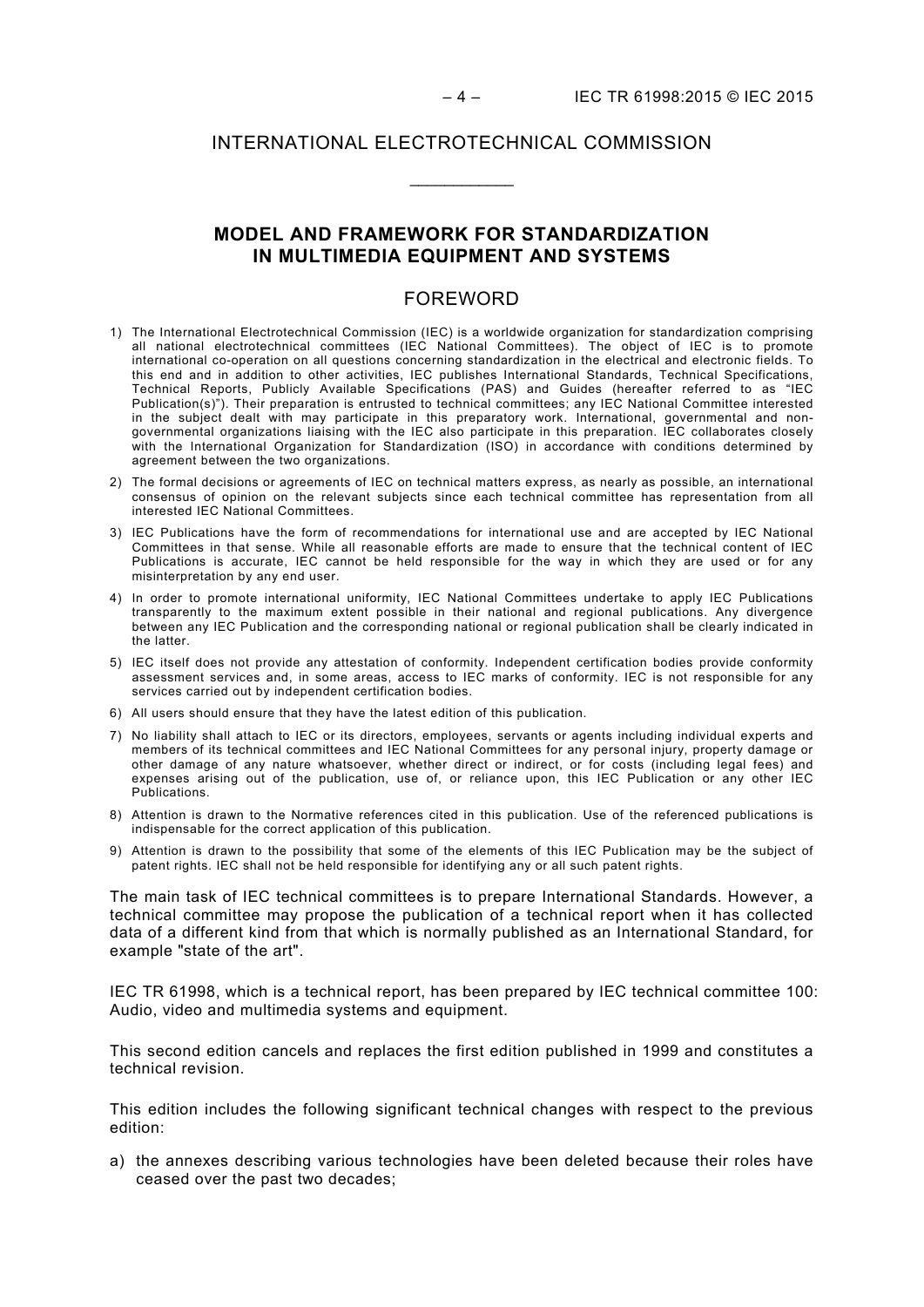b) TC 100 frameworks are described in more general form and from the viewpoint of the model of data usage and communication including the possible future technologies of TC 100.

The text of this technical report is based on the following documents:

| Enguiry draft | Report on voting |
|---------------|------------------|
| 100/2528/DTR  | 100/2576/RVC     |

Full information on the voting for the approval of this technical report can be found in the report on voting indicated in the above table.

This publication has been drafted in accordance with the ISO/IEC Directives, Part 2.

The committee has decided that the contents of this publication will remain unchanged until the stability date indicated on the IEC website under "http://webstore.iec.ch" in the data related to the specific publication. At this date, the publication will be

- reconfirmed,
- withdrawn,
- replaced by a revised edition, or
- amended.

A bilingual version of this publication may be issued at a later date.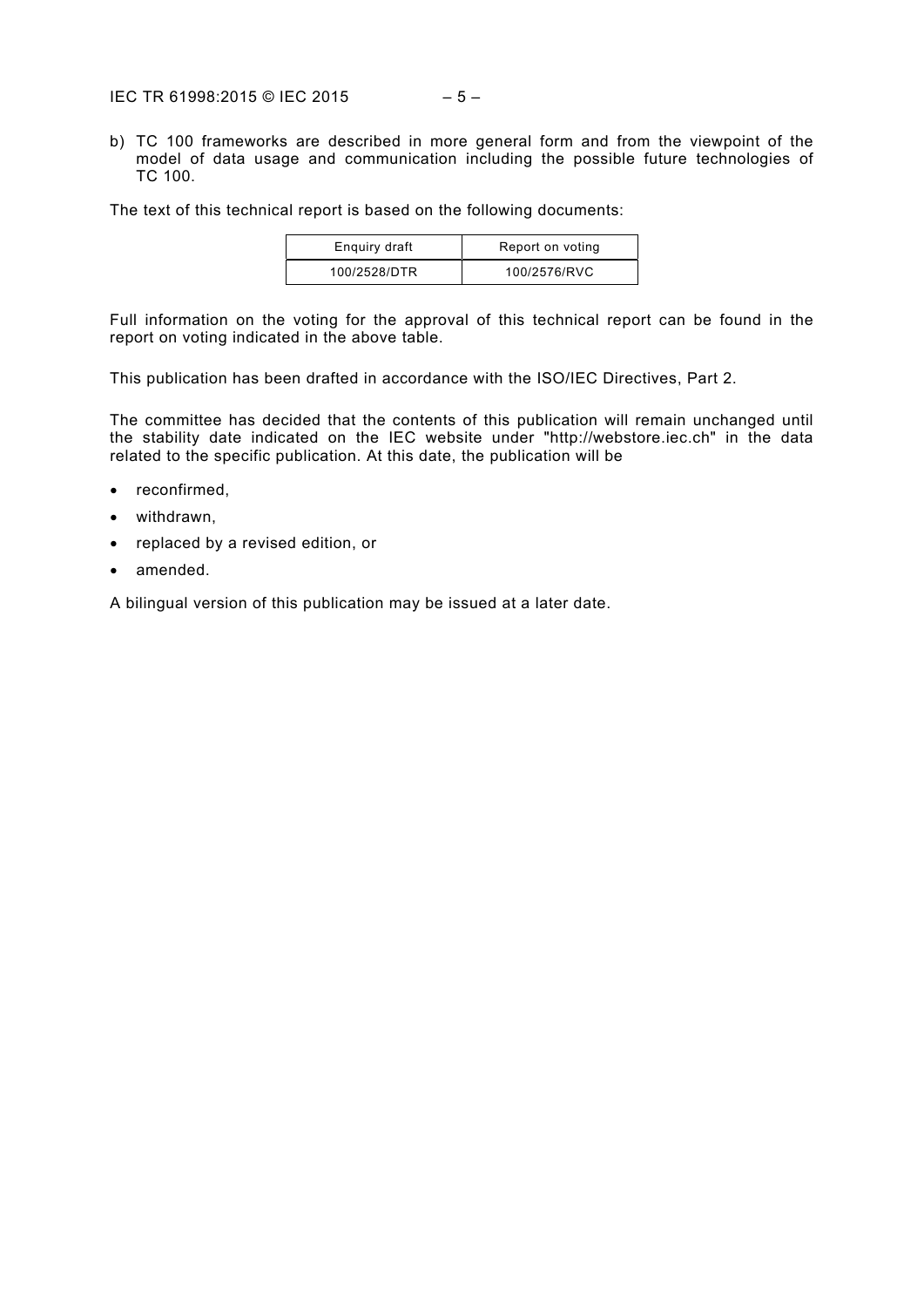#### INTRODUCTION

<span id="page-5-0"></span>Multimedia technology covers a wide range of technical areas and involves a number of technical elements. Most of the technical elements for multimedia are now being developed and updated. IEC standardization activities on the multimedia technology, therefore, should be carried out with enough discussions and clarifications on

- position and relationship of the technology to be standardized among the collection of related technologies,
- scope and framework/guideline of the standardization,
- appropriate standardization organisation having the responsibility,
- schedule of the standardization.
- relationship between new work items and the existing standards on multimedia or single medium technology.

These discussions should be based on appropriate multimedia technology models to create a framework for multimedia standardization.

The first edition of this Technical Report was a snapshot of these discussions in IEC/TC 100 with consideration of the draft IEC PACT (President's Advisory Committee on Future Technology) report which was a study and foreseer on future technology. After that, TC 100 had been engaged in standardization of audio, video and multimedia equipment and systems for over ten years.

In 2010, TC 100/AGS (Advisory Group on Strategy) started to study future technology again because some of ten years of progress of technology had reached beyond the IEC PACT foreseer. The study was FT-TG (Future Technology Task Force) that studied the technology forecast in the near future and resulted to raise Study Sessions in AGS to initiate the new technology areas in TC 100. At the same time, the need to revise IEC TR 61998 was recognized.

This new edition of this Technical Report is based on the IEC PACT report and redefines the TC 100 system model to initiate the future TC 100 standardization work. This Technical Report is expected to contribute as a guideline for IEC standardization experts and National Committees interested in multimedia equipment and systems.